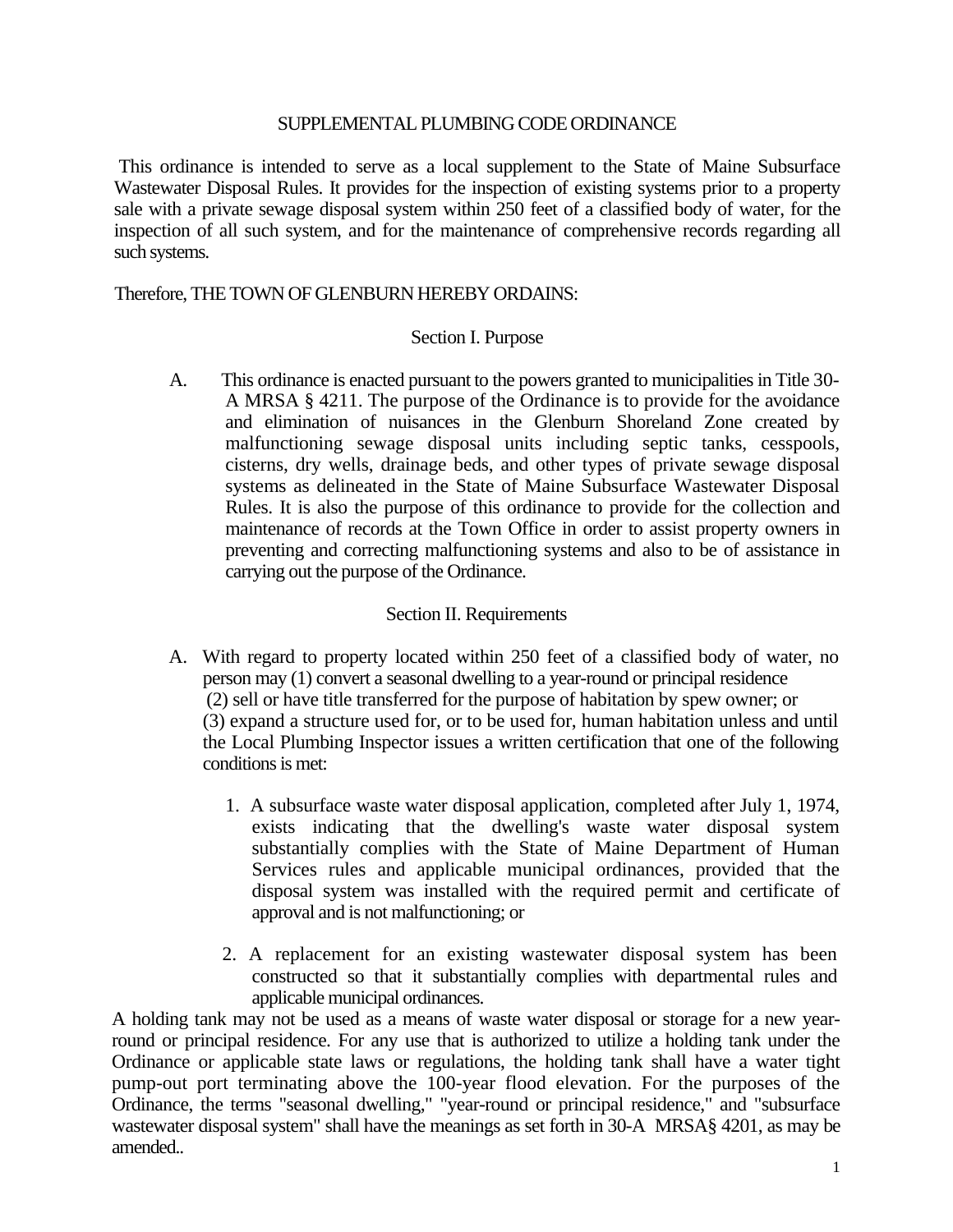- B. Occupancy by an individual(s) of any dwelling covered under the terms of this Ordinance prior to the receipt of the proper certifications, permits and/or validations as required by the Ordinance shall be a violation of the Ordinance.
- C. A fee of \$50.00 shall be paid to the Town of Glenburn by the seller or the seller's agent for the services of the Local Plumbing Inspector to conduct investigations for the purpose of ascertaining adequacy of existing systems and/or compliance with the provision of this Ordinance.

# Section HI. Administration, Enforcement, and Fines

- A. It shall be the duty of the Municipal Officers or other appointed officials to organize and maintain a filing system in the Town Office based on tax map and lot number or some other system capable of receiving such information that is generated by compliance with the requirements of the Ordinance.
- B. Starting on December 1, 1993, the Local Plumbing Inspector or agent shall develop and implement a schedule for the inspection and testing of all private sewage disposal systems serving properties within the Shoreland Zone surrounding Pushaw Lake by December 31, 1998. Testing shall be by dye test (or by other means at the discretion of the Local Plumbing Inspected
- C. It shall be the duty of the Local Plumbing Inspector to enforce the provisions of this Ordinance and to notify in writing any person responsible for a violation of any provision of this Ordinance or of the State of Maine Subsurface Wastewater Disposal Rules, indicating the nature of the violation, and ordering the action necessary to correct it, including discontinuance of illegal dwellings and abatement of nuisance conditions. Commencement of corrective work shall begin within ten (10) days, 30- AMRSA § 4452 (as amended) of notification of violation.
- D. When the above action of the Local Plumbing Inspector, Section HI C of this Ordinance, does not result in the correction or abatement of the violation or nuisance condition, the municipal officers, upon notice from the Local Plumbing Inspector are hereby authorized and directed to institute any and all actions and proceedings, either legal or equitable; including seeking injunction of violations and the imposition of fines not less than \$100.00 nor more than \$1,000.00 for each offense. Such actions may include having the necessary work done and the cost attached to the individuals' property tax assessment bill.

E. Right of Entry - The Local Plumbing Inspector, or an authorized employee of the Town, shall have authority for the right of entry, with permission of the property owner or tenant, to investigate alleged conditions, which do not comply with the Ordinance and to conduct the inspection and testing program described in Section HI B of this Ordinance. If requested, the LPI, or authorized employee of the Town, shall present proper credentials prior to entering the premises. If entry is denied, an Administrative Warrant may be sought from the District Court.

F. The installation of a subsurface waste water disposal; system shall be subject to the following three (3) inspections by the Local Plumbing Inspector: